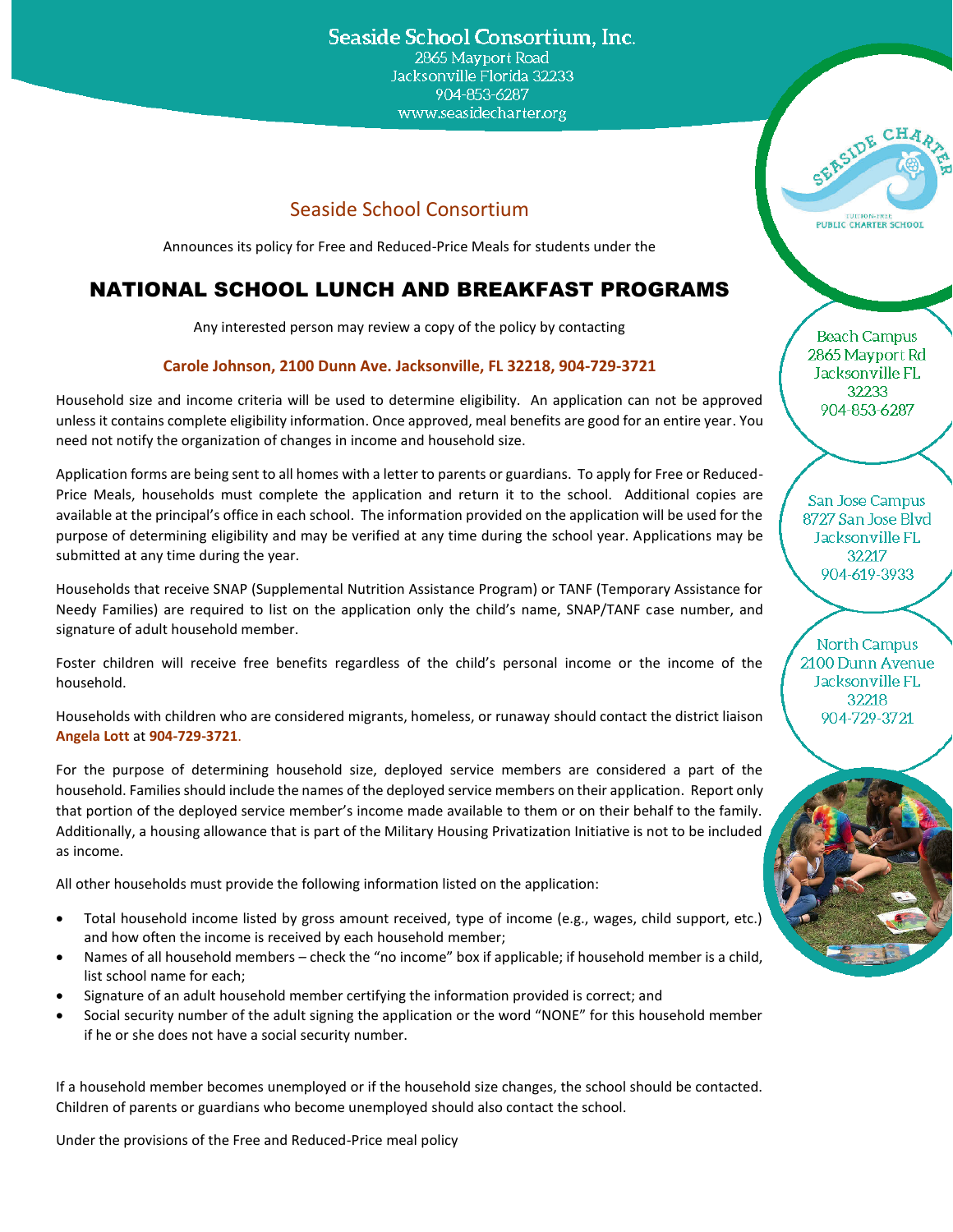### Seaside School Consortium, Inc. 2865 Mayport Road Jacksonville Florida 32233 904-853-6287 www.seasidecharter.org

#### Carole Johnson

will review applications and determine eligibility. If a parent or guardian is dissatisfied with the ruling of the official, he or she may wish to discuss the decision with the determining official on an informal basis. If the parent wishes to make a formal appeal, he or she may make a request either orally or in writing to

### **Trisha Bowles, 2100 Dunn Ave, Jacksonville, FL 32218 and 904-729-3721**

Unless indicated otherwise on the application, the information on the Free and Reduced-Price Meal application may be used by the school system in determining eligibility for other educational programs.

**Beach Campus** 2865 Mayport Rd Jacksonville FL 32233 904-853-6287

SERSIDE CHA

PUBLIC CHARTER SCHOOL

San Jose Campus 8727 San Jose Blvd Jacksonville FL 32217 904-619-3933

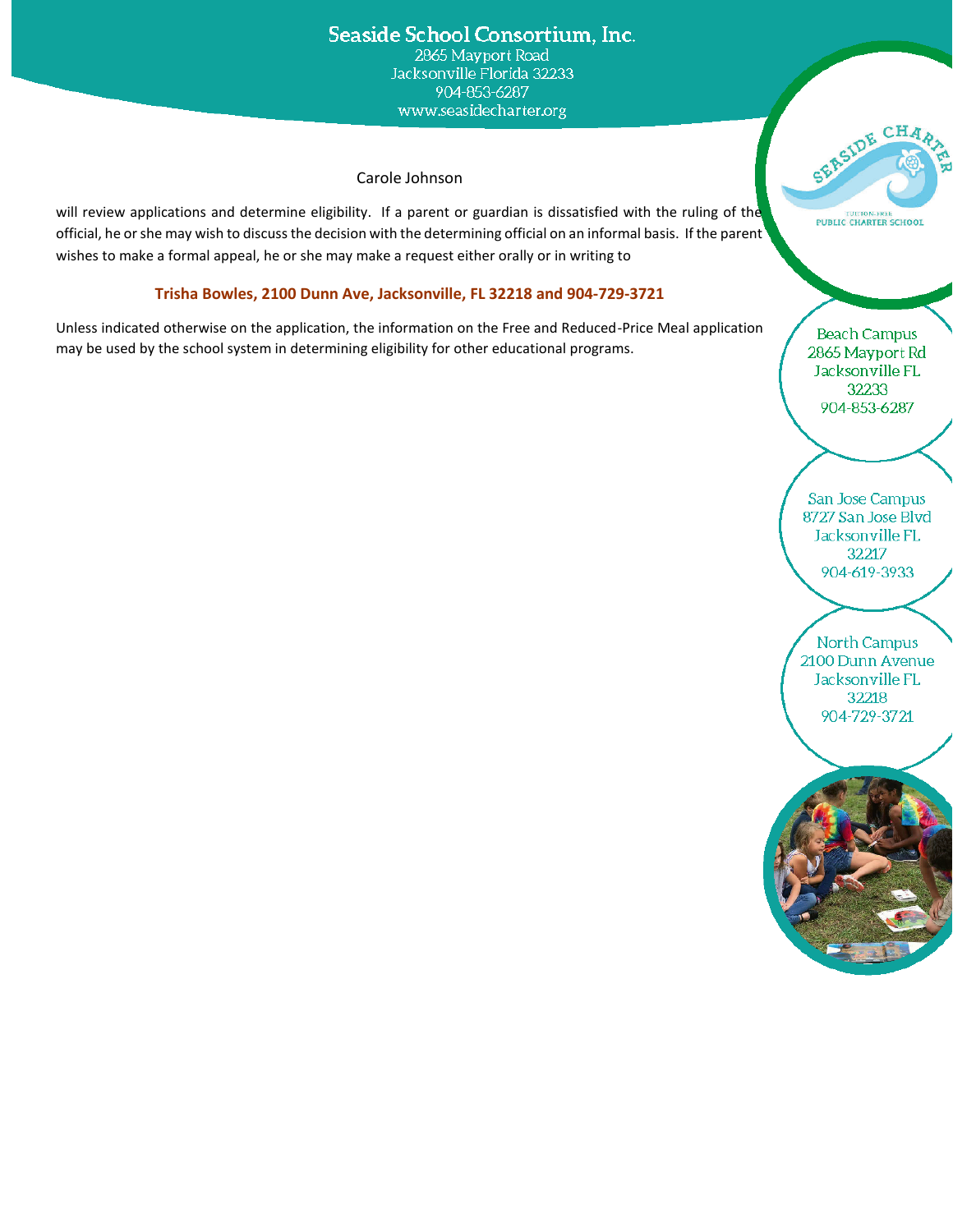## Seaside School Consortium, Inc.

904-853-6287 www.seasidecharter.org



#### **FLORIDA INCOME ELIGIBILITY GUIDELINES FOR FREE AND REDUCED-PRICE MEAL**

*Effective from July 1, 2019, to June 30, 2020*

| Household                                    | Annual    | Monthly | <b>Twice Per</b> | Every Two | Weekly |
|----------------------------------------------|-----------|---------|------------------|-----------|--------|
| Size                                         |           |         | Month            | Weeks     |        |
| $\mathbf{1}$                                 | 16,237    | 1,354   | 677              | 625       | 313    |
| $\overline{2}$                               | 21,983    | 1,832   | 916              | 846       | 423    |
| 3                                            | 27,729    | 2,311   | 1,156            | 1,067     | 534    |
| 4                                            | 33,475    | 2,790   | 1,395            | 1,288     | 644    |
| 5                                            | 39,221    | 3,269   | 1,635            | 1,509     | 755    |
| 6                                            | 44,967    | 3,748   | 1,874            | 1,730     | 865    |
| $\overline{7}$                               | 50,713    | 4,227   | 2,114            | 1,951     | 976    |
| 8                                            | 56,459    | 4,705   | 2,353            | 2,172     | 1,086  |
| For each<br>additional family<br>member, add | $+ 5,746$ | $+479$  | $+240$           | $+221$    | $+111$ |

Beach Campus 2865 Mayport Rd Jacksonville FL 32233 904-853-6287

San Jose Campus 8727 San Jose Blvd Jacksonville FL 32217 904-619-3933



| <b>REDUCED-PRICE MEAL SCALE</b> |        |         |                           |                    |        |  |
|---------------------------------|--------|---------|---------------------------|--------------------|--------|--|
| Household<br>Size               | Annual | Monthly | <b>Twice Per</b><br>Month | Every Two<br>Weeks | Weekly |  |